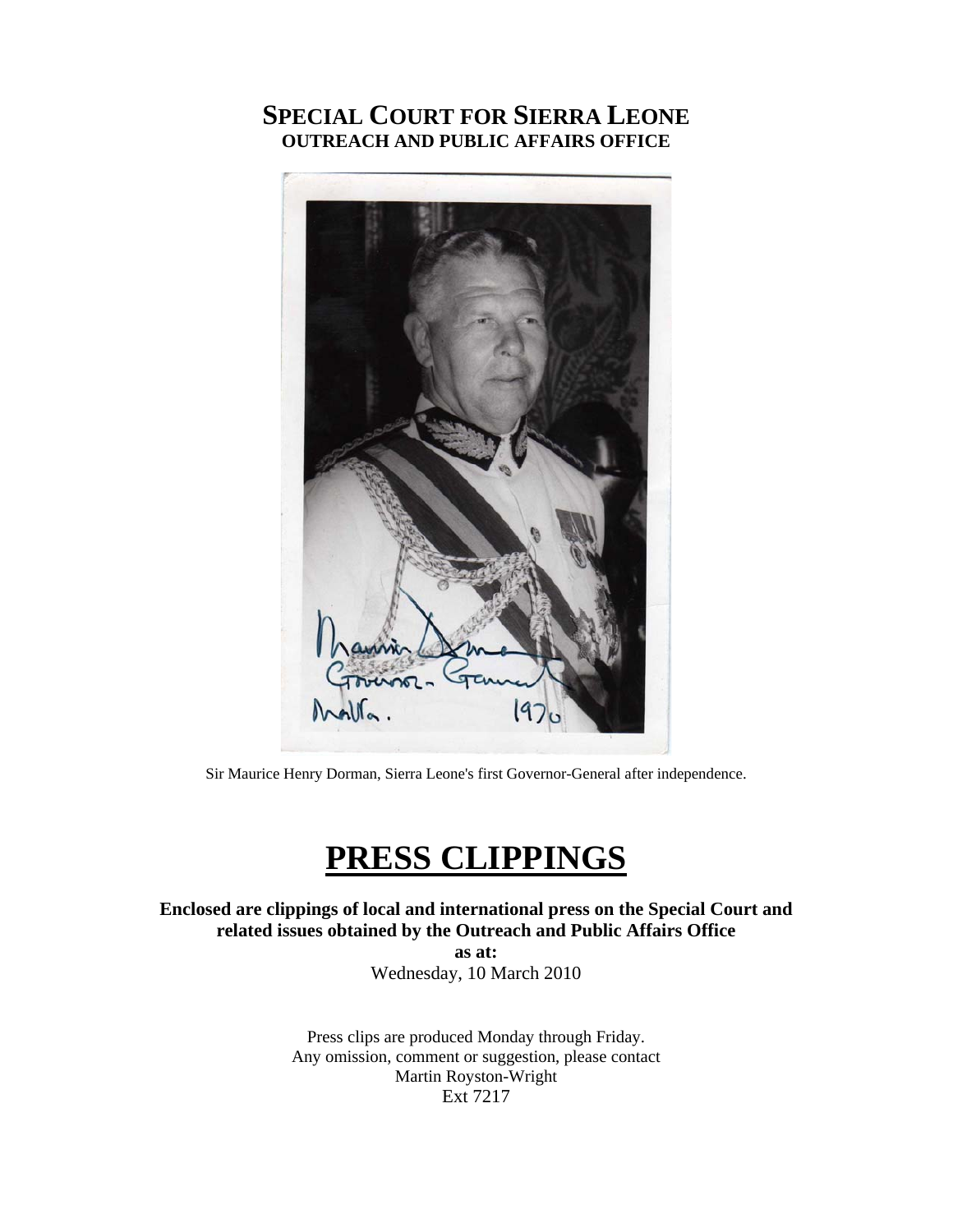| <b>International News</b>                                                                  |             |
|--------------------------------------------------------------------------------------------|-------------|
| Witness Never Heard Of Charles Taylor Giving Orders For His Rebels/ CharlesTaylorTrial.org | Pages 3-4   |
| UNMIL Public Information Office Media Summary / UNMIL                                      | Pages 5-8   |
| Secretary General Appoints Herman von Hebel as Acting STL Registrar / <i>Iloubnan.info</i> | Page 9      |
| ICC Agent Faked Death Threats Against My Family / Lubanga Trial Website                    | Pages 10-11 |
| New Push for Tribunal Over Kenya Violence / Daily Nation                                   | Pages 12-13 |
| War Crimes Court Juggles Public Demands / IRIN                                             | Pages 14-15 |
| Reconciliation and Impunity in Post-Conflict Societies / Irish Times                       | Pages 16-17 |
| <b>ICC Reveals Design for New Headquarters / Radio Netherlands Worldwide</b>               | Page 18     |

2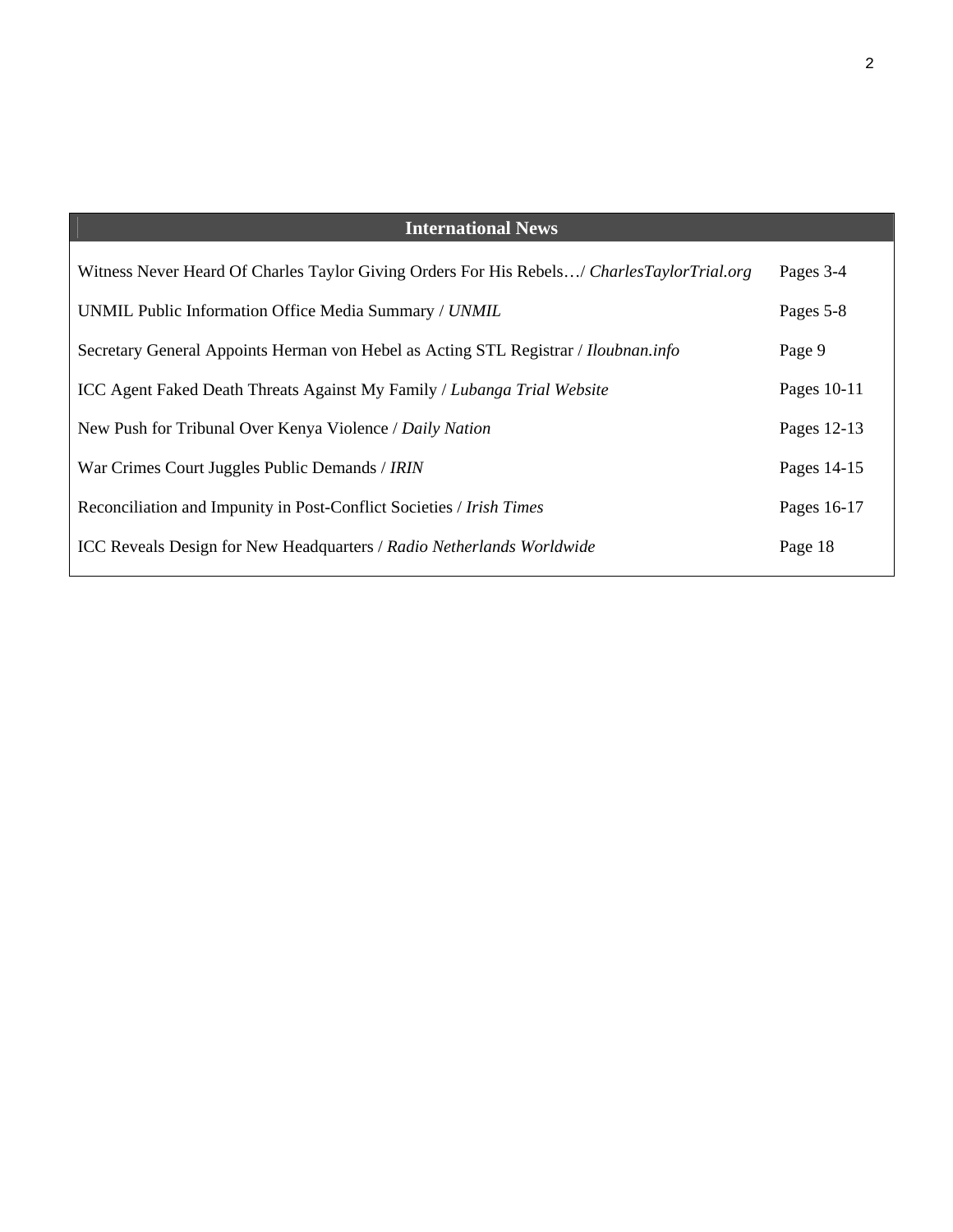### [CharlesTaylorTrial.org](http://www.charlestaylortrial.org/about/) (The Hague) Tuesday, 9 March 2010

### **[Liberia:](http://allafrica.com/liberia/) Witness Never Heard Of Charles Taylor Giving Orders For His Rebels To Kill, Rape, Loot, Or Burn People's Houses, He Says**

By Alpha Sesay



A witness defending Charles Taylor today said he never heard of the former Liberian president giving orders to his own rebel forces to kill, rape, loot or burn people's houses, as alleged by prosecutors.

A protected witness, testifying under the pseudonym DCT 125 and with face and voice distortion, said if any crimes were committed under Mr. Taylor's rule, they were isolated incidents which could have taken place without Mr. Taylor's knowledge. The witness maintained this position in a direct question and answer session with Mr. Taylor's defense counsel, Courtenay Griffiths, at the Special Court for Sierra Leone today.

"Were you ever aware of Charles Taylor giving an order to kill?" Mr. Griffiths asked the witness.

"Never," the witness responded.

"To burn people's houses?" Mr. Griffiths went on.

"Never," the witness responded again.

"To rape?" Mr. Griffiths went further.

"Never," again, the witness responded.

"To loot?" Mr. Griffiths asked again.

"Never," the witness said for the fourth time.

The witness added that "maybe if that had happened, it would be an isolated incident without Charles Taylor's knowledge."

The witness explained that he had been a pan-African revolutionary colleague of Mr. Taylor, adding that he personally did not have any specific interest in helping to start a conflict in Liberia. He said that he did not help Mr. Taylor in his invasion of Liberia in 1989, but that together with some other colleagues who were not named in court today, he moved to Liberia to help provide security for the former Liberian president whose NPFL rebel group was split into two when one of Mr. Taylor's former rebel colleagues, Prince Johnson, led his break-away faction from the NPFL at the initial stages of the Liberian conflict.

Asked by Mr. Griffiths why he and his colleagues had decided to join Mr. Taylor in Liberia, the witness explained that "we don't have any interest in Liberia. With notice that his life is threatened and there is a split within his movement, we decided that we should provide him with security to safeguard his life."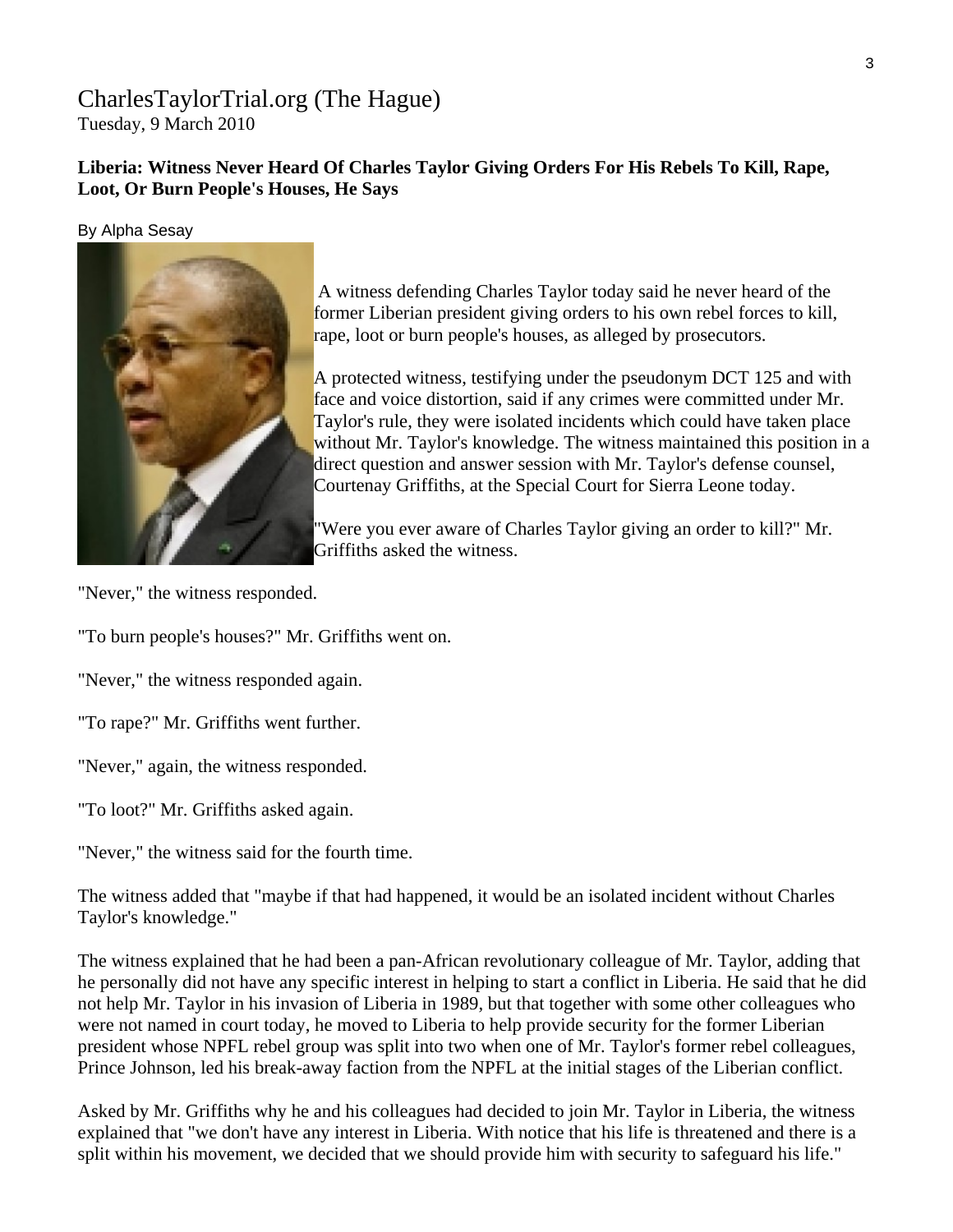DCT 125 has been on the witness stand since last week and a huge part of his testimony has been heard in private or closed session. He has been rebutting prosecution evidence against Mr. Taylor, including allegations that the former president gave orders to his National Patriotic Front of Liberia (NPFL) rebels to commit crimes such as rape, murder of civilians, looting of civilian property and burning of houses and public buildings. Similar crimes were committed by Revolutionary United Front (RUF) rebels in Sierra Leone, a rebel group which Mr. Taylor is on trial for allegedly supporting during the West African country's 11-years civil conflict. Mr. Taylor has denied providing support to the RUF.

DCT 125's testimony continues tomorrow.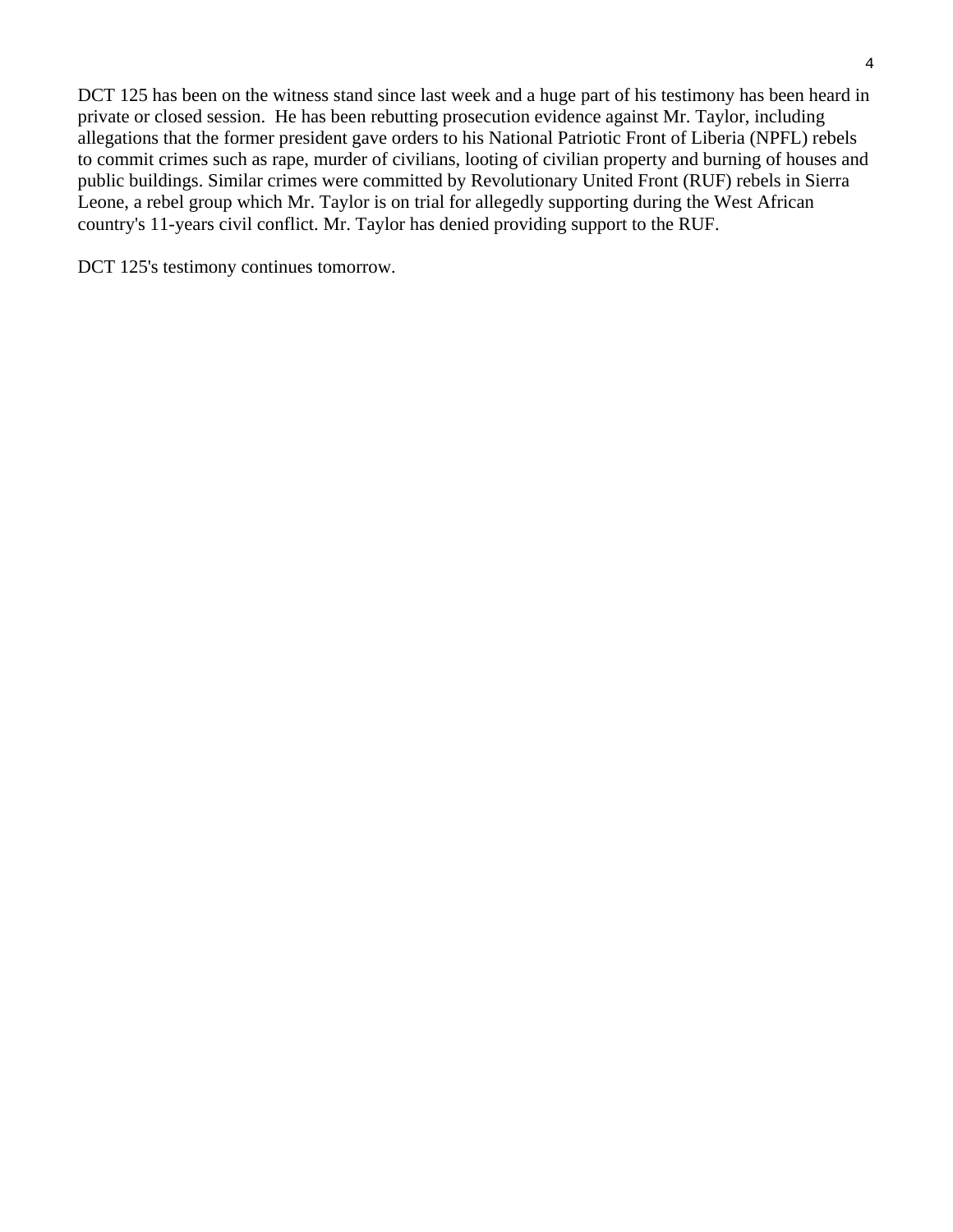



United Nations Mission in Liberia (UNMIL)

### **UNMIL Public Information Office Media Summary 9 March 2010**

*[The media summaries and press clips do not necessarily represent the views of UNMIL.]* 

### **International Clips on Liberia**

# **These CRPF cops juggle career, family with elan**

Times of India Mar 9, 2010

CRPF NEW DELHI: Mamta Singh second in command of the Central Reserve Police Force's (CRPF) 122 Battalion went to Liberia in 2008 as part of the United Nations Peacekeeping Mission, leaving behind her seven-year-old son and her husband. She came back in 2009, having missed out on a year of her son's Kaushtubh life. But Singh says she does not have any regrets, because her son supports her career choice. Being an Air Force man's daughter, it was her fascination with the uniform which made her opt for a career with the CRPF. Said Singh, "It is difficult sometimes. In 2008 for instance, my husband who is also an IPS officer was stationed in Bihar and I was in Liberia. Our son had to stay with my parents in Chandigarh. You have to be strong mentally to survive that situation. I missed out on a year of my son's life but you have to accept it as part and parcel of the job.'' Before Liberia, Singh was posted in Srinagar. She is part of an `all male battalion' but says that she gets a lot of support from the male officers and troops who do not discriminate against her for being a woman. At the moment, both her husband and she are posted in Delhi.

### **International Clips on West Africa Ivory Coast**

# **UN Secretary-General Special representative and ADB president discuss political developments in Cote d'Ivoire**

ABIDJAN, Côte d'Ivoire, March 9, 2010/African Press Organization (APO)/ — The Special Representative of the UN Secretary-General for Côte d'Ivoire, Y.J. Choi, on Monday, at the Mission's headquarters, met with the President of the African Development Bank (ADB), Donald Kaberuka, who was on a 24-hour visit in Abidjan. After the meeting, which focused on the latest developments in the Ivorian peace process, Mr. Kaberuka explained that the meeting was just one of his usual working visits. "Each time I visit Côte d'Ivoire, I come and see the Special Representative to discuss the latest political developments with him," he said. In this regard, the President of ADB encouraged Mr. Choi and UNOCI, whom he believed were doing an excellent job. Côte d'Ivoire is set to host the ADB's annual assembly in May this year.

**SOURCE** Mission of UN in Côte d'Ivoire

### **Local Media – Newspaper**

**President Sirleaf Awaits Inter-Faith Report On Lofa Violence, Expresses Regret Over Capitol Bye-pass Incident** 

(New Democrat and National Chronicle)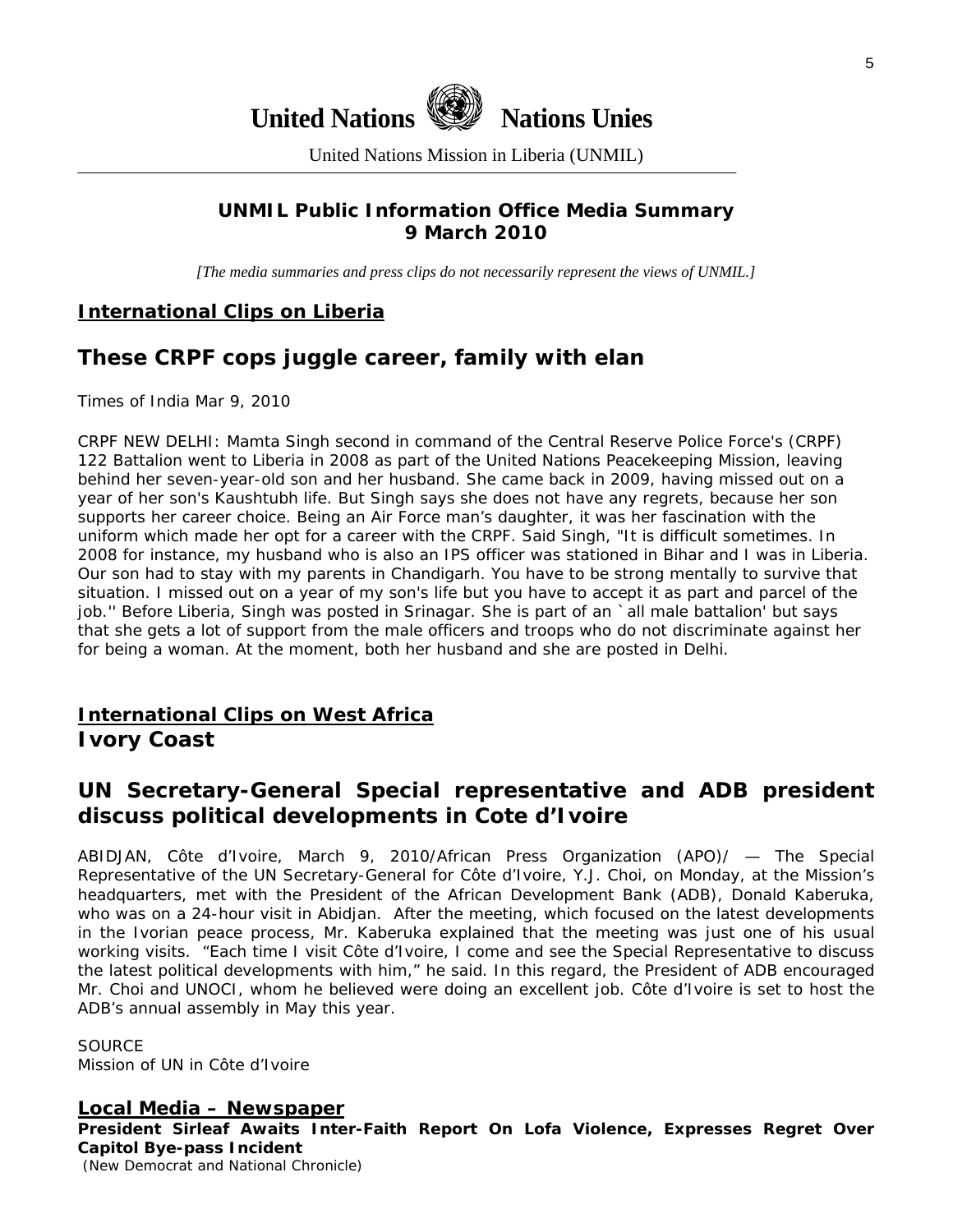- President Ellen Johnson Sirleaf says she is awaiting a report from the Inter-Faith delegation that visited Lofa County to ascertain the cause of the recent violence.
- President Sirleaf said another delegation comprising the Ministers of Defense, Justice and Internal Affairs has already submitted its report on the incident.
- The President said she would read the various reports and decide what actions can be taken to avoid a recurrence of the Lofa violence.
- She indicated that the situation is now under control and maintained the incident was not a religious war but a result of misinformation spread by some excited youths.
- President Sirleaf has meanwhile, expressed regrets over the Capitol Bye-pass incident in which a man was allegedly shot dead by a Police Support Unit (PSU) officer who was in turn burnt to death by an angry crowd.

#### **Absence of Strong Judiciary Will Lead to Chaos… Veteran Lawyer Asserts at Judicial Confab**

(Daily Observer, The Inquirer, Heritage, The News and New Democrat)

- A former Attorney General of Liberia, Counsellor Clarence Simpson says confidence in the Judiciary is crucial to strengthen the rule of Law.
- Cllr. Simpson said any country without a strong and independent Judiciary will always have chaos.
- The former Attorney General spoke Monday at the Third National Judicial Conference of Liberia taking place at the Supreme Court in Monrovia.
- He spoke on the topic, "The need for a strong and independent judiciary in post-war Liberia."
- In the opening address, Chief Justice Johnnie Lewis called on African lawyers to unite and defend the rights of Africa.
- Justice Lewis urged African lawyers not to allow themselves to be dictated to any longer by strong nations.
- The conference continued today with other topics aimed at reforming Liberia's Judiciary.

#### **"Women Still Face Numerous Challenges" Says US Diplomat**

(Heritage, The Informer)

- US Ambassador to Liberia Linda Thomas Greenfield says women around the world still face numerous challenges in their quest for social and political justice.
- Ambassador Greenfield observed too many women still lack access to education and basic health care.
- According to her, women continued to suffer as a result of conflicts and civil strife and are subjected to unspeakable violence and violations of their human rights.
- The US Ambassador said though the country has enjoyed peace since 2003, gender-based violence continues to be a serious problem.
- Ambassador Greenfield speaking Monday at official programmes marking this year's International Women's Day, recounted government's efforts to address the destructive practices by putting in place important new laws.

#### **'Denmark Offers US\$20M to Reduce Child Mortality**

(The Informer)

- President Ellen Johnson Sirleaf has disclosed that the Government of Denmark has contributed US\$20 million to support the fourth goal of the Millennium Development Goal (MDG) in Liberia. Goal 4 of the MDG is concerned with reducing child mortality
- Addressing the observance of International Women's Day in Monrovia, President Ellen Johnson Sirleaf applauded Liberian women for their outstanding display of commitment to peace and progressiveness over the years.
- Similar accolade was also given Liberian women by the Opposition Liberty Party for what it described as the women's resilience in the face of numerous challenges.
- Earlier, in a keynote address, Maryland County Senator John Ballout highlighted the fact that women around the world continue to suffer all forms of degradation and injustices despite international conventions and protocols to give women respite from violence.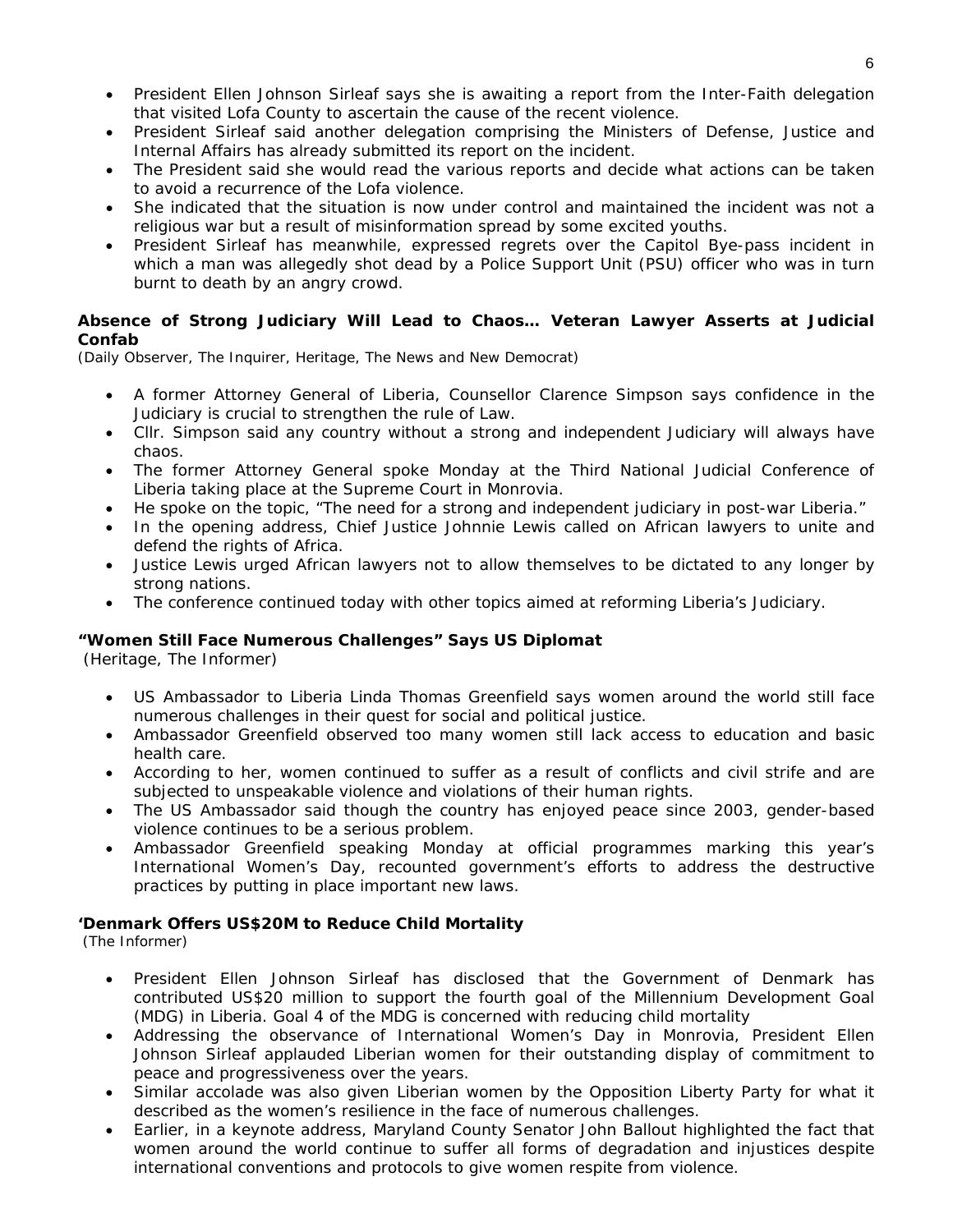#### **Education Ministry, OSIWA Sign MOU**

(New Democrat and In Profile Daily)

- The Education Ministry and the Open Society Initiative for West Africa (OSIWA) have signed a Memorandum of Understanding (MOU) for Early Childhood Development.
- Education Minister, Dr. Joseph Korto signed for the Ministry while OSIWA Country Coordinator, Joe Pemagbi signed for his entity.
- Mr. Pemagbi said OSIWA would provide basic support including furniture to the Early Childhood Development Unit at the Education Ministry and look at capacity building, policy development work and curriculum development of the programme.
- For his part, Education Minister, Dr. Joseph Korto said Early Childhood Development will help lay a strong foundation for Liberian children.
- Dr. Korto believes it was important to develop the capacities of children at both the primary and secondary levels.

#### **Former TRC Chairman Takes Issue with Government**

(The News, Daily Observer and The Analyst)

- The former Chairman of the Truth and Reconciliation Commission of Liberia, Counselor Jerome Verdier says the tempo and mobility of recent spate of violence around the country demanded that the Administration and other stakeholders take giant strides to stabilize and resolve looming conflicts in communities.
- Counselor Verdier said the violent conduct in communities in the country points to the need for community-based dialogue on conflict and reconciliation issues saying unless these issues are addressed, there may be more violence and lawlessness in our society.
- In a press statement issued in Monrovia yesterday, the former TRC Boss said the final report of the commission addressed some of these issues which includes looming conflicts in communities and called on President Ellen Johnson Sirleaf to demonstrate more concrete commitment in implementing the TRC recommendations.

#### **Men Steal More.. President Sirleaf Tells International Media**

(New Democrat)

- [SIC] President Ellen Johnson Sirleaf has given her verdict on gender and endemic corruption in the system, telling the New York Times that men are emphatically more corrupt than women.
- The verdict comes as many top women in Government including Gender Minister Varbah Gayflor, Montserrado County Superintendent Beauty Barcon , former Central Bank Deputy Governor Ethel Davis have been listed for alleged corruption.

#### **Star Radio** *(News monitored today at 09:00 am)*

#### **President Sirleaf Awaits Inter-Faith Report On Lofa Violence, Expresses Regret Over Capitol Bye-pass Incident**

**Judicial Confab Opens in Monrovia, Chief Justice Challenges Lawyers To Defend Africa**  *(Also reported on Radio Veritas, Sky FM, and ELBC)*

#### **Maryland Senator Drafts Empowerment Bill**

- The keynote speaker at this year's International Women's Day programme, Senator John Ballout says he's drafting a bill seeking a national student loan programme.
- Senator Ballout said the bill seeks to allow all students desirous of post high school education access to loans.
- The Maryland County Senior Senator said the loans which will be given students would be paid back to government after graduation and having found a job.
- Senator Ballout said the objective of the bill is to enable deprived girls and boys pursue their education and increase their earning capacity.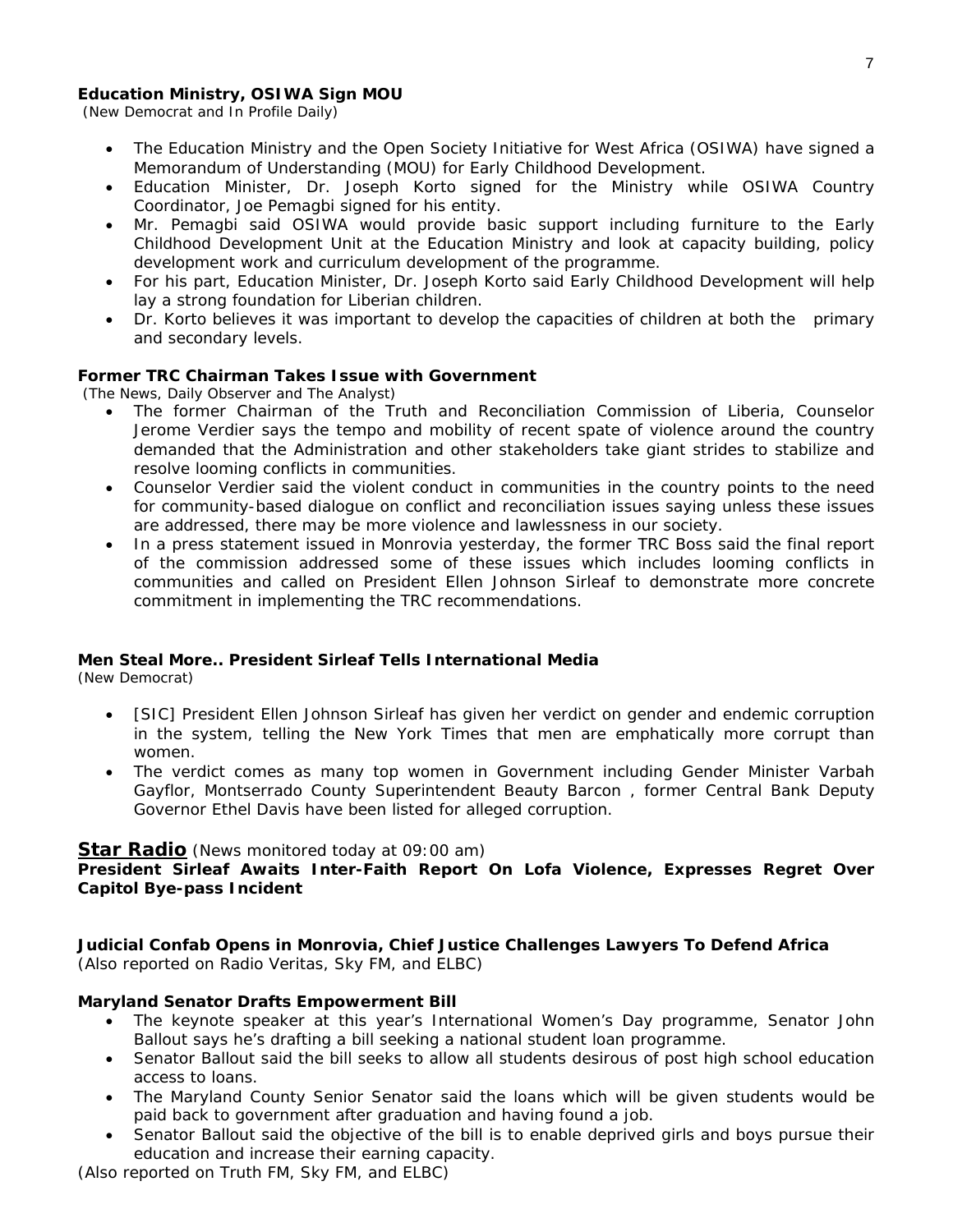#### **"Women Still Face Numerous Challenges" Says US Diplomat**

*(Also reported on Truth FM, Sky FM, and ELBC)*

#### **Bong County Lawmaker Issues Pre-election Caveat**

- A Bong County Representative has warned Liberians against electing a government in 2011 that would be isolated by the international community.
- Representative George Mulbah believes the survival of the Country beyond 2011 strongly depends on the goodwill of the international community.
- He said anyone seeking the Presidency must have the ability to rally the support of the international community to continue its ongoing reconstruction of Liberia.
- Representative Mulbah made the statement when he served as guest speaker during the graduation ceremony of students of the LOIC training program in Gbarnga.
- The Bong County lawmaker said the reconstruction of Liberia cannot be done by any government that will rely only on domestic revenue.

#### **Education Ministry, OSIWA Sign MOU**

#### **Former Information Minister Wants Women To Persevere**

- Former Information Minister, Dr. Laurence Bropleh has challenged Liberian women to take the lead in empowering themselves.
- Dr. Bropleh said the process of empowerment must be carried out with women themselves at the forefront to ensure a stronger advocacy role.
- The former Information Minister speaking Monday at programmes making the celebration of International Women's Day in Bensonville, Montserrado County, challenged women to continue to persevere in the midst of diversity.
- He cautioned the women to fight for one another and be inspired as their role in rebuilding the country can not be overemphasized.
- The former Information Minister believes the women of Liberia owe a debt of gratitude to President Ellen Johnson Sirleaf who he said serves as the beacon of hope in the fight for empowerment.

*(Also reported on Radio Veritas, Sky FM, and ELBC)*

#### **Opposition Liberty Party Salutes Liberian Women**

#### **Truth FM** *(News monitored today at 10:00 am)*

#### **Finance Ministry Sets Dates For Budget Hearings**

- The Ministry of Finance has set March 11th through the 16th as dates to conduct major hearings on the 2010/2011 national budgets.
- According to a release, the hearings will afford all ministries and agencies the opportunity to present and justify their budgets as requested by the national budget committee.

\*\*\*\*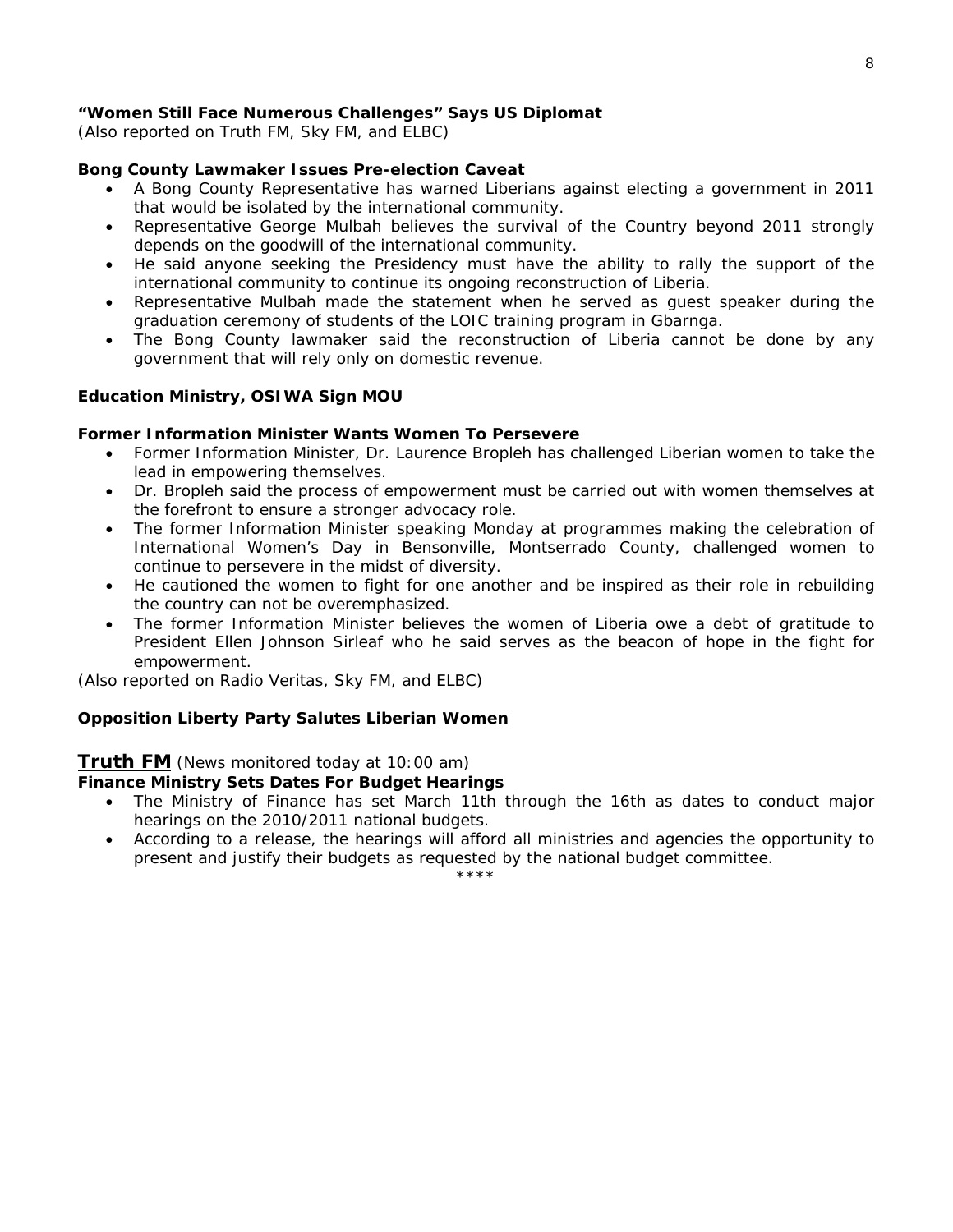### Iloubnan.info Tuesday, 2 March 2010 <http://www.iloubnan.info/politics/actualite/id/43332>

### **Secretary General Appoints Herman von Hebel as Acting STL Registrar**

BEIRUT - UN Secretary-General announced today the appointment of Herman von Hebel as Acting Registrar. The appointment is effective from 01 March 2010.

In accepting this appointment, Mr. von Hebel stated, "I am honored that the Secretary-General has entrusted me with the management of the STL Registry. I will follow in the steps of my predecessor, Mr. David Tolbert, in ensuring that all the Organs of the tribunal are provided with the support they require to fulfill the organization's important mandate."

As Acting Registrar, Mr. von Hebel will be in charge of the organ of the Tribunal which provides administrative, legal and other support essential for the successful completion of the institution's mandate. Mr. von Hebel has been Deputy Registrar at the Special Tribunal for Lebanon since 2009. He previously served as Registrar and Deputy Registrar of the Special Court of Sierra Leone. Before joining the Special Court, he served as Legal Advisor to the Dutch Ministry of Foreign Affairs (1991-2000) and as Senior Legal Officer in the Chambers of the International Tribunal for the former Yugoslavia (2001-2006).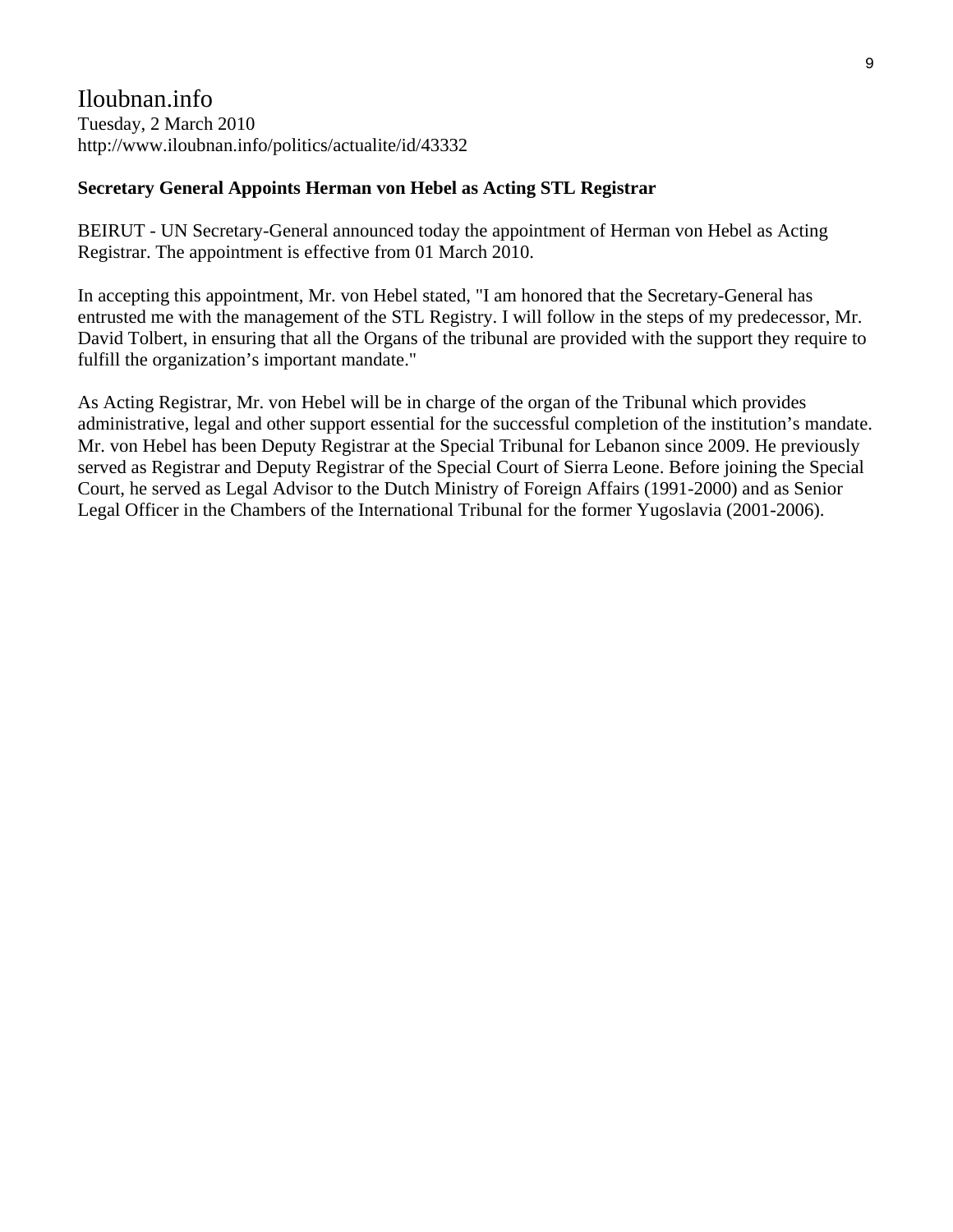# Lubanga Trial Website (The Hague)

Wednesday, 10 March 2010

### **Congo-Kinshasa: Witness: ICC Agent Faked Death Threats Against My Family**

Wairagala Wakabi

An International Criminal Court agent forged a letter in which officials of a Congolese militia group purportedly threatened to kill a witness for agreeing to testify against Thomas Lubanga, ICC judges heard today.

An unnamed witness, testifying in Mr. Lubanga's defense, said an agent acting on behalf of ICC prosecutors and referred to in court as 'Mr. X,' wrote the threatening letter after the witness became reluctant to honor an earlier promise to the intermediary that he would lie to prosecution investigators that he was a former child soldier.

Continuing his evidence from yesterday, the witness said his family rebuked him when they were informed that he was part of a plot to fabricate evidence implicating Mr. Lubanga. When he informed 'Mr. X', the intermediary drafted a letter to a person whom the witness believes was an investigator for the ICC prosecution.

The witness said he objected when 'Mr. X' tried to append the name of Mr. Dieudonne Mbuna, an investigator for Lubanga's defense in the Congolese province of Ituri, as the author of the letter. Subsequently, the letter was sent with only a thumbprint and no author's name.

The letter was read out in court today, and was tendered by the defense as an exhibit. It was purported to be from "authorities of the UPC" and it labeled the witness an enemy. "Know that wherever you move to, we will not rest until we find you. You should know that it is your corpse that will go before the court with Thomas Lubanga," said the letter.

It added: "We know that wherever you are going to move to, we are going to find you. Do you think that our strength is finished? Even your offspring, we are going to wipe it out. Do whatever you like but know that you can not escape death. And do not imagine that it is going to come from elsewhere. It will come from us the authorities of the UPC."

The witness told the trial of Mr. Lubanga that he had several times received money from this intermediary on the understanding that he would lie to OTP investigators that he was a former child soldier. 'Mr. X' also asked him to convince other people to lie to the investigators that they were also former child soldiers in the Union of Congolese Patriots (UPC), and that they knew the commanders of the militia group.

This witness is the eighth to appear for the defense of Mr. Lubanga, who is on trial over the UPC's use of child soldiers in inter-ethnic conflict in the Democratic Republic of Congo (DRC) during 2002 and 2003. Mr. Lubanga's lawyers have said their first 16 witnesses will provide evidence that OTP intermediaries concocted evidence and coached witnesses.

The defense also contends that all prosecution witnesses who were presented as child soldiers, as well as their parents in some cases, deliberately lied to the court.

Defense counsel Jean-Marie Biju-Duval today showed the witness three receipts and asked him whether he recognized the signatures on them. The witness said he recalled signing those receipts when 'Mr. X'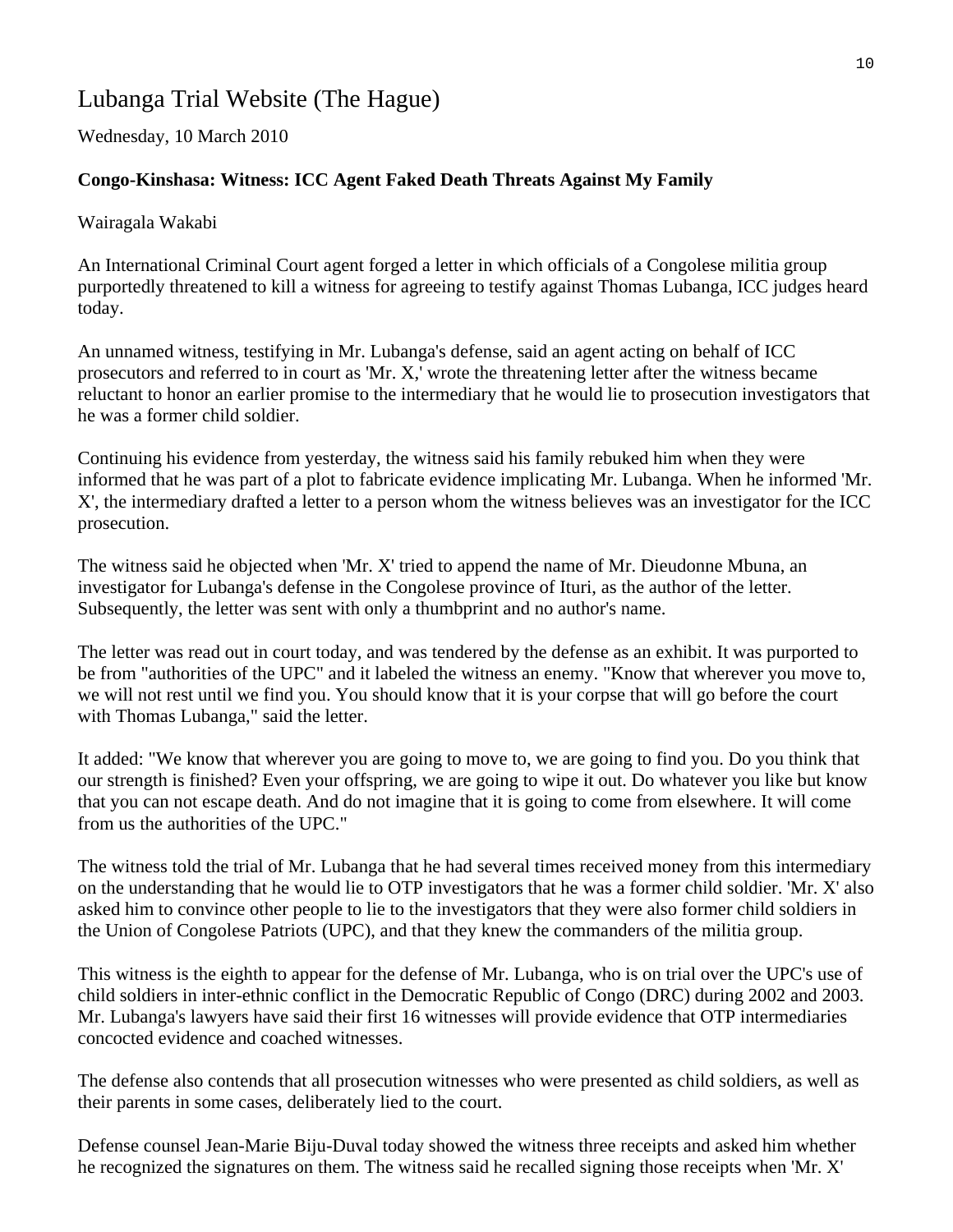gave him money while they were in Kampala, Uganda in September 2005 for meetings with OTP investigators.

"Do you remember having received this sum of money – \$400?" asked Mr. Biju-Duval.

"I was not given this sum in one swoop. I was not given it on one day," replied the witness.

According to the receipt, the \$400 was a "reimbursement of services provided and expenses incurred".

The defense counsel then asked the witness about another document with his signature acknowledging receipt of \$700. "Do you remember having received this sum?" Mr. Biju-Duval asked.

"Truth be told, I have no recollection of the precise sum," responded the witness.

Two other documents titled 'loss of earnings' (for \$30) and 'transport' (\$10) were shown to the witness. He said he recognized his signature on the documents but he did not recall receiving the money.

The witness said he did not receive any money from the OTP investigators; it was 'Mr. X' who gave him all the money, he said.

Another receipt showed the witness had his bill at a store in Kampala paid for, but he declined to discuss those expenses in public session.

Previous defense witnesses have testified that intermediaries bribed, coerced or duped some people into claiming to the OTP investigators that they were former child soldiers and to tell stories intended to incriminate Mr. Lubanga.

Tomorrow the witness will be cross-examined by the prosecution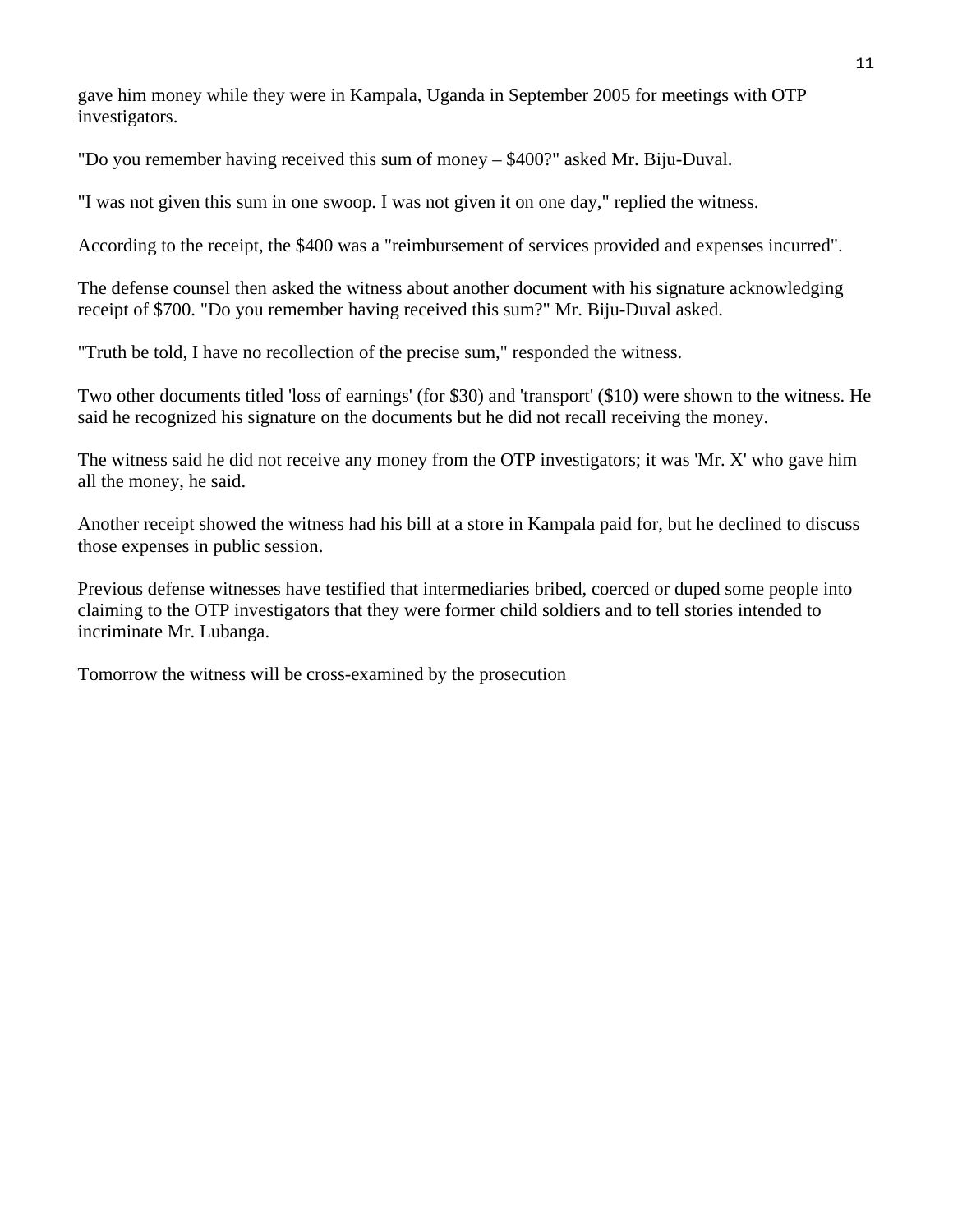### Daily Nation (Kenya) Tuesday, 9 March 2010

### **New push for tribunal over Kenya violence**

### By NATION Reporter



A fresh push for the establishment of a Special Tribunal to locally try suspected perpetrators of the 2008 post-election violence is on. Some 1,333 were killed and more than 600,000 displaced after Kenya's 2007 presidential elections degenerated into an orgy of ethnic cleansing and revenge massacres.

*Photo/FILE* 

A fresh push for the establishment of a Special Tribunal to locally try suspected perpetrators of the 2007/2008 post-election violence is on.

Members of the Civil Society are set to initiate the process of re-introduction of the private member's Bill to set up a Special Tribunal in the next few weeks.

The Bill, sponsored by Central Imenti MP Gitobu Imanyara, failed to win the support of a majority of MPs last December and was shelved. The Constitution of Kenya (Amendment) Bill 2009 was withdrawn in order to give room for consultations amongst various stakeholders.

Already, Mr Imanyara has indicated that he will be reintroducing the Bill, for a third time. The MP claimed over the weekend that some people in the current government were lobbying officials from 'other tyrannical regimes in Africa' to weaken the Rome Statute that establishes the International Criminal Court at a forum scheduled to take place in Kampala next month.

Although the office of the chief prosecutor of the ICC Luis Moreno-Ocampo has given 20 names of suspects to the Pre-Trial Chambers' judges, the International Centre for Policy and Conflict argues that a local tribunal will be necessary to try suspects who will escape the ICC process.

"If no national judicial mechanism being established a grave impunity gap would thrive; with majority of the suspects who might not be prosecuted by the ICC (likely scenario) walking scot-free despite having been identified and connected to the post-election violence," the group states.

"We must not still forget there are many others who are not in the Ocampo's list," it notes. The group says establishment of a Special Tribunal for Kenya was unavoidable under the circumstances. It must, however, be backed by a very effective and independent Witness Protection mechanism. "It might be difficult for the office of the Prosecutor to gather sufficient evidence against all these suspects that would meet the criteria and threshold of admissibility to the Court to enable the prosecution of all them," said the executive director Mr Ndung'u Wainaina on Monday.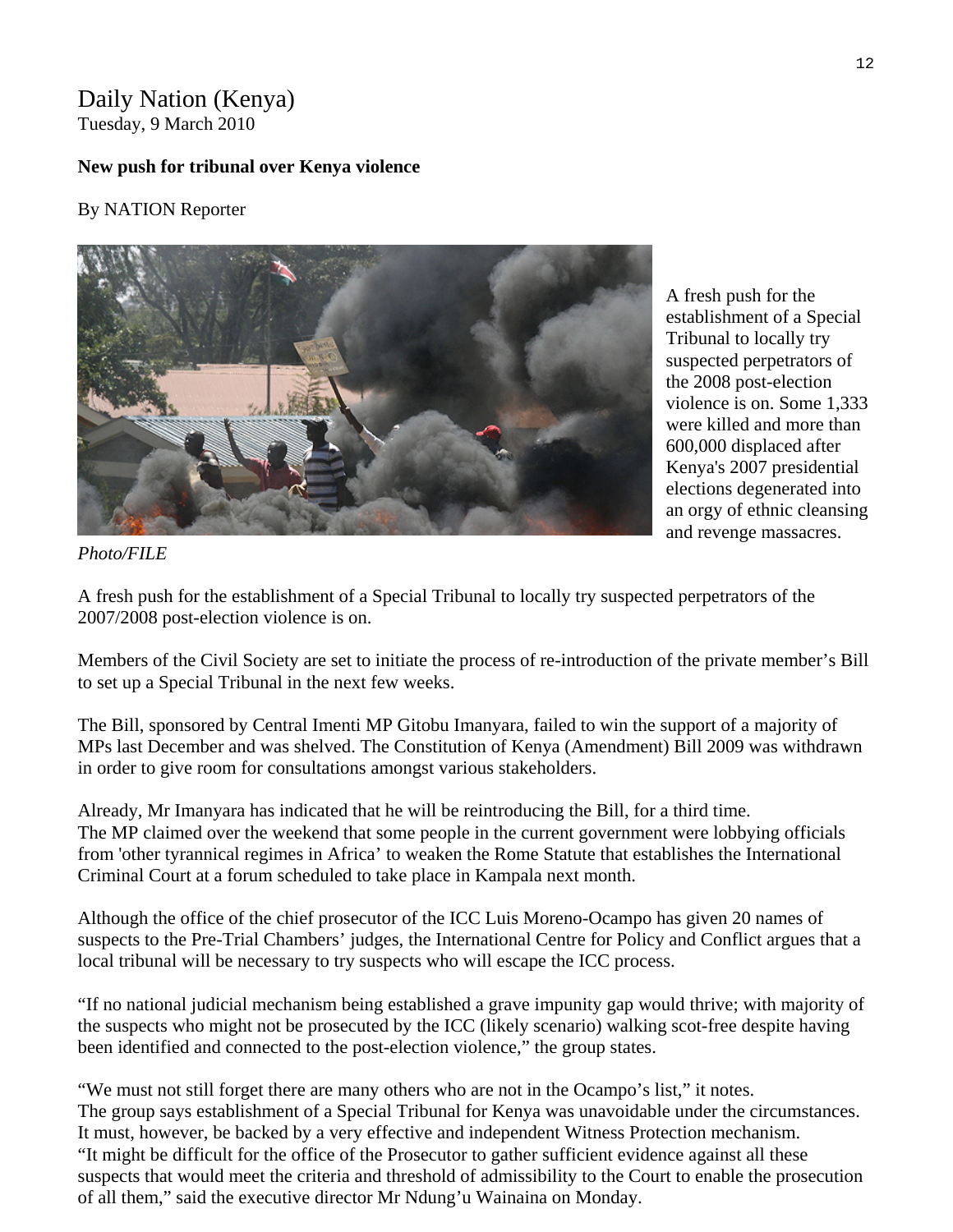He argued that if the Prosecutor is allowed to conduct official investigations into Kenyan situation, and after collecting evidence finds out that it is insufficient to prosecute all the suspects and the crimes within the jurisdiction of the Court, he will be forced to issue sealed indictments of the suspects and the evidence collected and hand them over to the government of Kenya to try them locally.

"This makes it inevitable to enact internationally acceptable Special Tribunal for Kenya to try not just those suspects that Prosecutor won't prosecute at the ICC but also the majority of other dangerous suspects who committed serious crimes and are still looming large," he stated. The proposed Witness Bill would enact a state controlled protection mechanism, which would jeopardy independence.

The list of 20 names was presented to the Pre-Trial Chambers judges on March 3. Meanwhile, the civil society group has written to the International Criminal Court expressing support to the Court but more importantly giving details of their concerns with non-existence of any genuine national judicial proceedings and its implications.

Their letter further urges the Court to listen to the voices of the victims who are crying for justice, stating that the government, which is the duty bearer and with responsibility of administering justice to the victims, is very busy either blocking enactment of the Special Tribunal or protecting suspects from prosecutions.

They note that key suspects happen to hold powerful positions in Government.

According to the civil society, a majority of victims who submitted their views to the Pre-Trial Chambers expressed strong support for the International Criminal Court, and at the same time argued on the necessity of a local tribunal.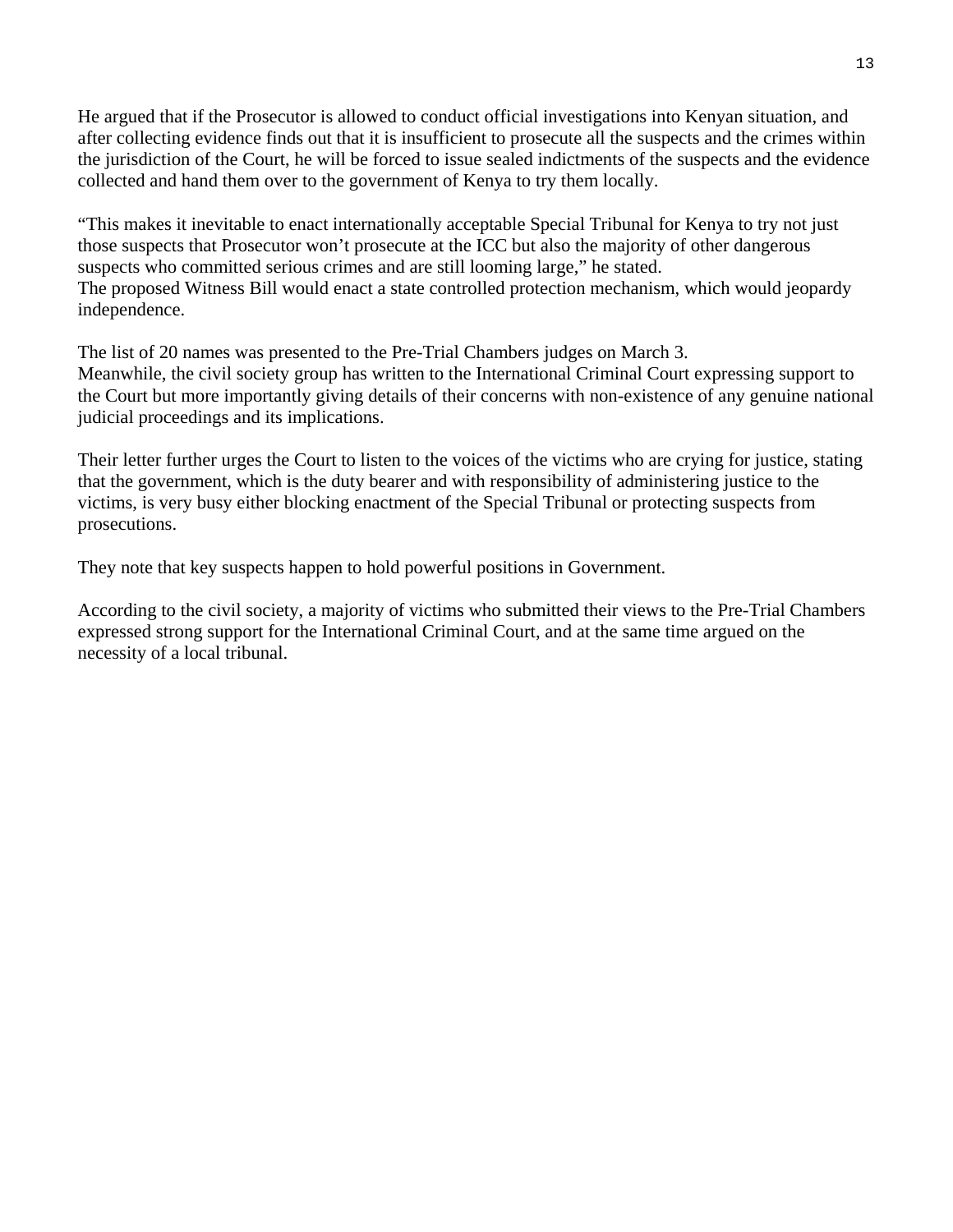## IRIN Wednesday, 10 March 2010

### **War crimes court juggles public demands**



Photo: [Brendan Brady/IRIN](http://www.irinnews.org/photo.aspx)

*Participants of the war crimes tribunal line up outside a courthouse in the Cambodian capital, Phnom Penh* 

PHNOM PENH, Competing pressures in Cambodia's Khmer Rouge war crimes tribunal could work against the victims it is supposed to represent, human rights groups warn.

Since its establishment in 2006, the UN-backed tribunal has sought to provide a greater voice to victims of the regime, while at the same time expediting a legal process bogged down by delays. As a result, the court decided last month to filter the representation of all victims through two lawyers because of the high number of applicants seeking to participate in the second case.

Known as the Extraordinary Chambers in the Courts of Cambodia [\(ECCC](http://www.eccc.gov.kh/)), the tribunal includes a "civil party" system designed to give lay people an official role to provide testimony,

question suspects and request reparations.

More than 4,000 people applied and about 250 had been accepted by the end of last year. By contrast, just 90 civil parties participated in the tribunal's first case.

### **Court delays**

In the tribunal's first case last year against the regime's most notorious prison chief, Kaing Guek Eav, civil parties were represented by four legal teams, giving victims a strong presence in the courtroom.

But participation was often muddled by repetitive and irrelevant questions from some lawyers that steered testimony away from the core issues of the trial and slowed proceedings.

This, coupled with the ballooning number of civil parties, prompted the tribunal to seek victim participation reforms for its remaining case.

Still awaiting trial in the second case are four ageing leaders, widely considered the architects of the Khmer Rouge's vision to transform the country into an agrarian utopia. Some 1.7 million Cambodians died in the process, according to estimates.

**I think it will be a very big problem when many of the victims who want to be civil parties are told the crimes against them don't**  apply.<sup>"</sup>

In a 9 February ruling, the court said victims would be represented in the second case by two lead lawyers, one Cambodian and one international, whose strategy and views are supposed to reflect a consensus among the individual civil party lawyers.

"The number of Civil Party applicants, combined with the complexity, size and other unique features of the ECCC proceedings, make it necessary to adopt a new system of victim representation during the trial and appeal stage," the court said in a [statement.](http://www.eccc.gov.kh/english/news.view.aspx?doc_id=336)

But while most observers recognize that the original system of individual legal representation would be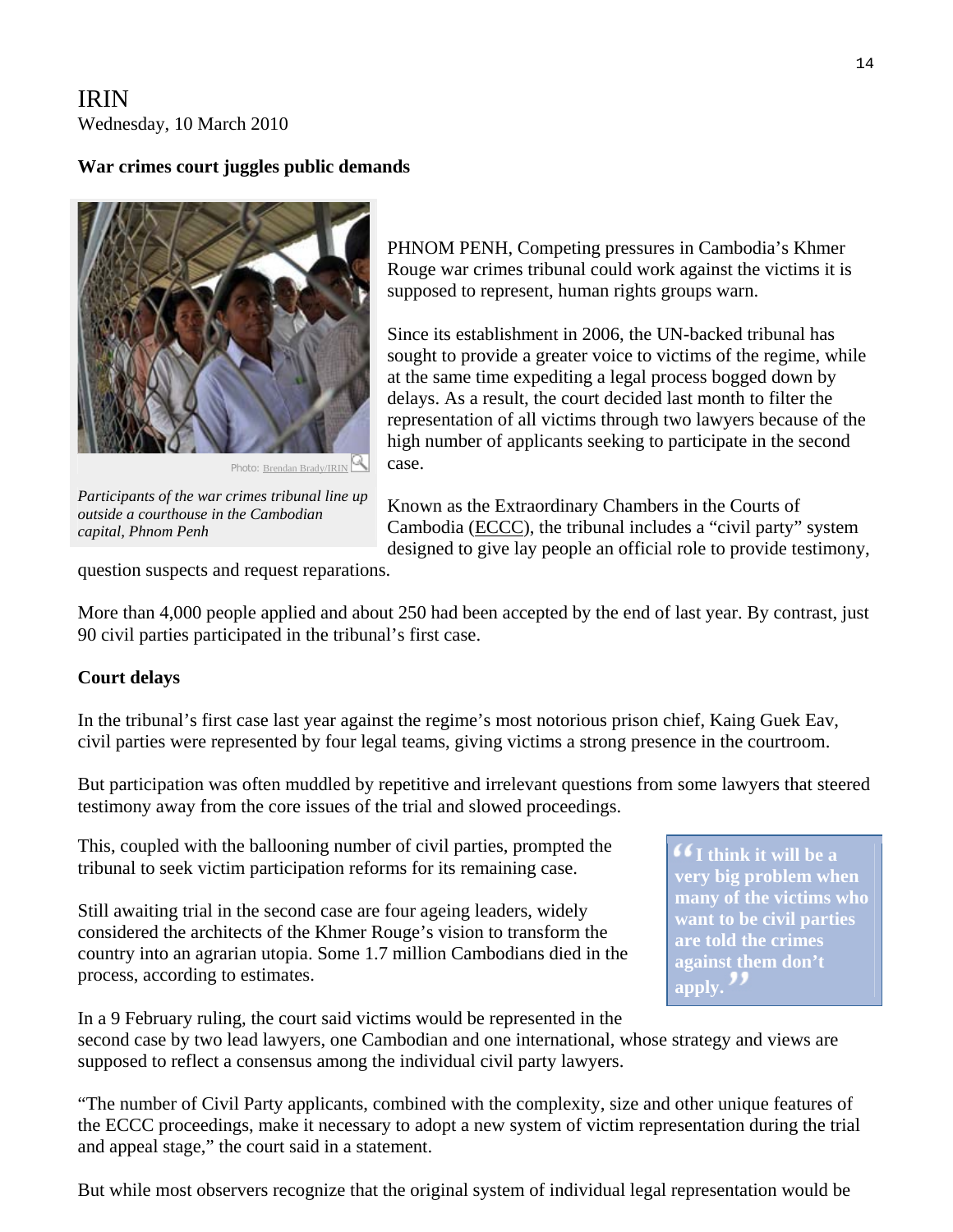impractical in the much larger second case, they warn that their diminished role could make victims feel disenfranchised.

"A lot of people's stories will be lost," says Thun Saray, president of the local rights group Adhoc. "The victims have an important role to play and this gives them a smaller role."

### **Applications limited**

The charges against the suspects in detention are restricted to particular crime sites, which means



Photo: Archives of the Cambod[ian](http://www.irinnews.org/PhotoDetail.aspx?ImageId=201003100901020228)  Genocide Program<sup>Q</sup>

*Under the Khmer Rouge, some 1.7 million Cambodians died from overwork and starvation* 

prospective cases pertaining to other sites will not be able to participate in the trial.

"It's common in all courts dealing with crimes of this magnitude to limit the investigation to a representative sample of all the crimes committed because of time and resource constraints," court spokesman Lars Olsen told IRIN.

While the court's investigation into the second case began in 2007, the public was not told which sites were involved until last November – leaving them little time before the deadline in January.

"I think it will be a very big problem when many of the victims who want to be civil parties are told the crimes against them don't apply [to the trial]," said Sok Sam Oeun, director of the [Cambodian Defender's Project](http://www.cdpcambodia.org/), a legal aid group. "Many didn't know about the guidelines until very late."

The court, in turn, says victims should not regard their status in the court as an official judgment of their suffering.

"It's a technical decision as to how they relate to the particular cases," Helen Jarvis, head of the court's Victims' Support Section, told IRIN.

"Even if they're not designated a civil party, their information is valuable to the court's investigation of the systematic nature of the crimes. There is bound to be some disappointment but they should not feel there are first-class victims and second-class victims."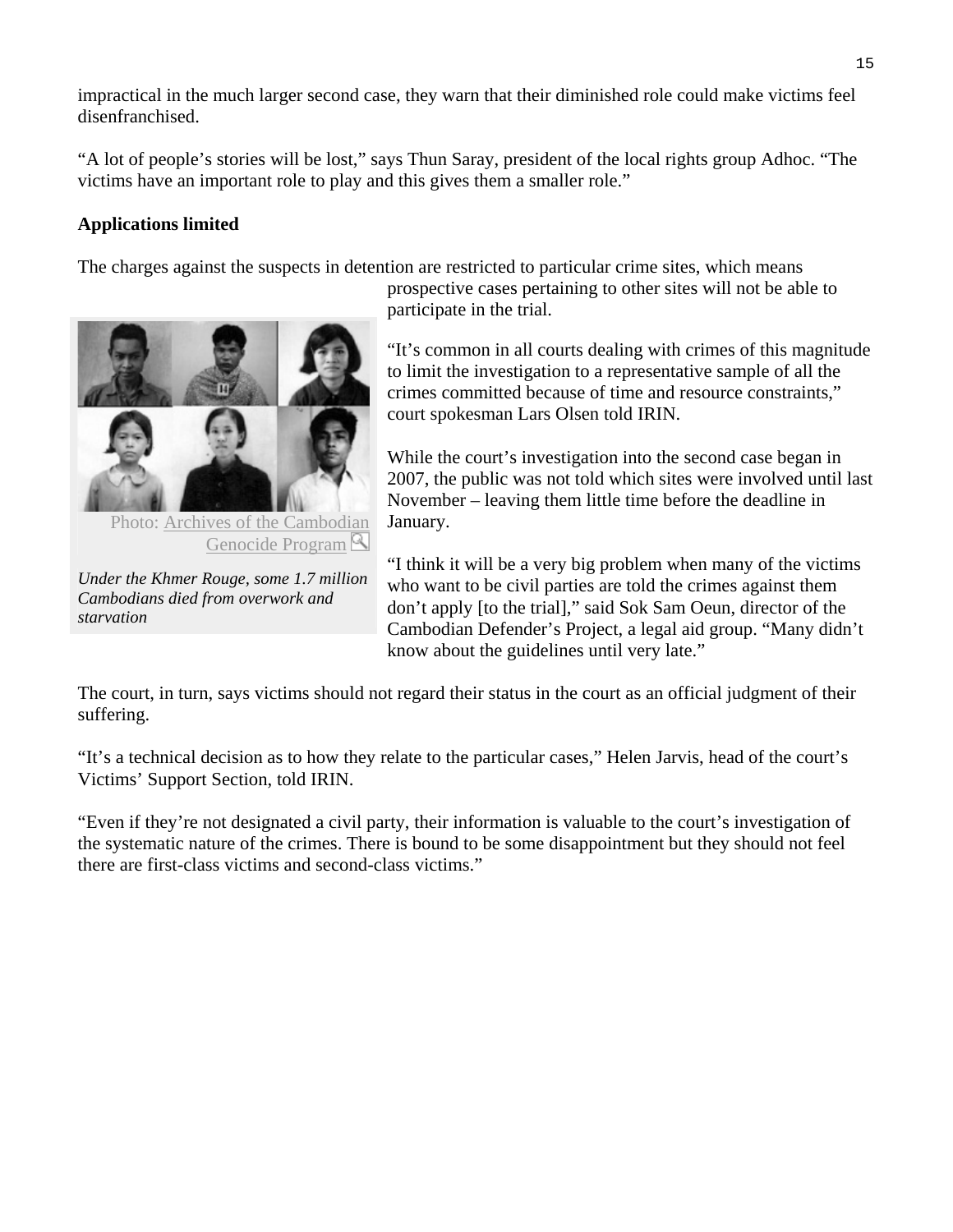### Irish Times Monday, 8 March 2010 http://www.irishtimes.com/newspaper/ireland/2010/0308/1224265792929.html

### **Reconciliation and impunity in post-conflict societies**

Beneficiaries to be treated as clients where solicitor is the executor Garda did not have cause to enter lands without warrant In short KADER ASMAL argues that truth commissions can often be a necessity in reconstructing societies following a prolonged conflict.

PROF KADER Asmal, formerly of Trinity College and now of the University of the Western Cape, delivered the inaugural address to the Centre for Post-conflict Justice at Trinity College last month. The following is an excerpt from his speech.

Many challenges face civil society operating in the area of transitional justice on the continent [of Africa] today. The South African case is now treated as an iconic case globally. This model has played a central role in the evolution of the transitional justice industry. Truth commissions are gaining popularity, despite the contrary tendency of postmodernists to question the very value of "truth".

We need to reflect critically on the South African truth process, through several lenses, including the hidden liabilities of political negotiations, the challenges and dilemmas that negotiated transitions present for civil society organisations (CSOs), and the implications of who owns the transitional justice mechanisms that are put in place.

Constitution-making, for example, is often not considered to be a mechanism of transitional justice. In a way, it is believed that this is the terrain of politics and policy. Is this a misconceived approach?

In relation to transition processes, let me posit that it is important to consider who is in and who is out. During the South African negotiations, 23 political parties were at the table; there is never talk of who was not present. If civil society is not proactively organised to shape what is happening at the negotiating table, it will not be heard. We must be mindful of the fragility of a state in formation, which does not necessarily have the capacity to implement recommendations which flow from transitional justice processes . . .

It is necessary to decipher what is possible and what is not in the peace-building process. Transitional justice is not only about political negotiations and constitution-making, but also about how to redefine the social fabric and rebuild relationships, both between citizens and between citizens and their state. The exclusion of CSOs and specifically victims' groups from negotiations is problematic.

Civil society acts as an intermediary between vulnerable groups and the government; thus, it must not forget this role and become purely focused on lobbying and advocacy. The big challenge for CSOs and non-governmental organisations (NGOs) is to remain close to the social groups and movements on behalf of whom they speak.

Is there any substance to the observation that an overemphasis on reconciliation may in fact result in impunity?

Over the last 20 years, dramatic changes have occurred in the global and legal environment. Transitional justice has become an embedded framework, both in law and in human rights. A gap still exists between this normative legal framework and the implementation and practice of local actors confronting the messiness of very frail peace processes on the ground. Too many CSOs are focused on naming and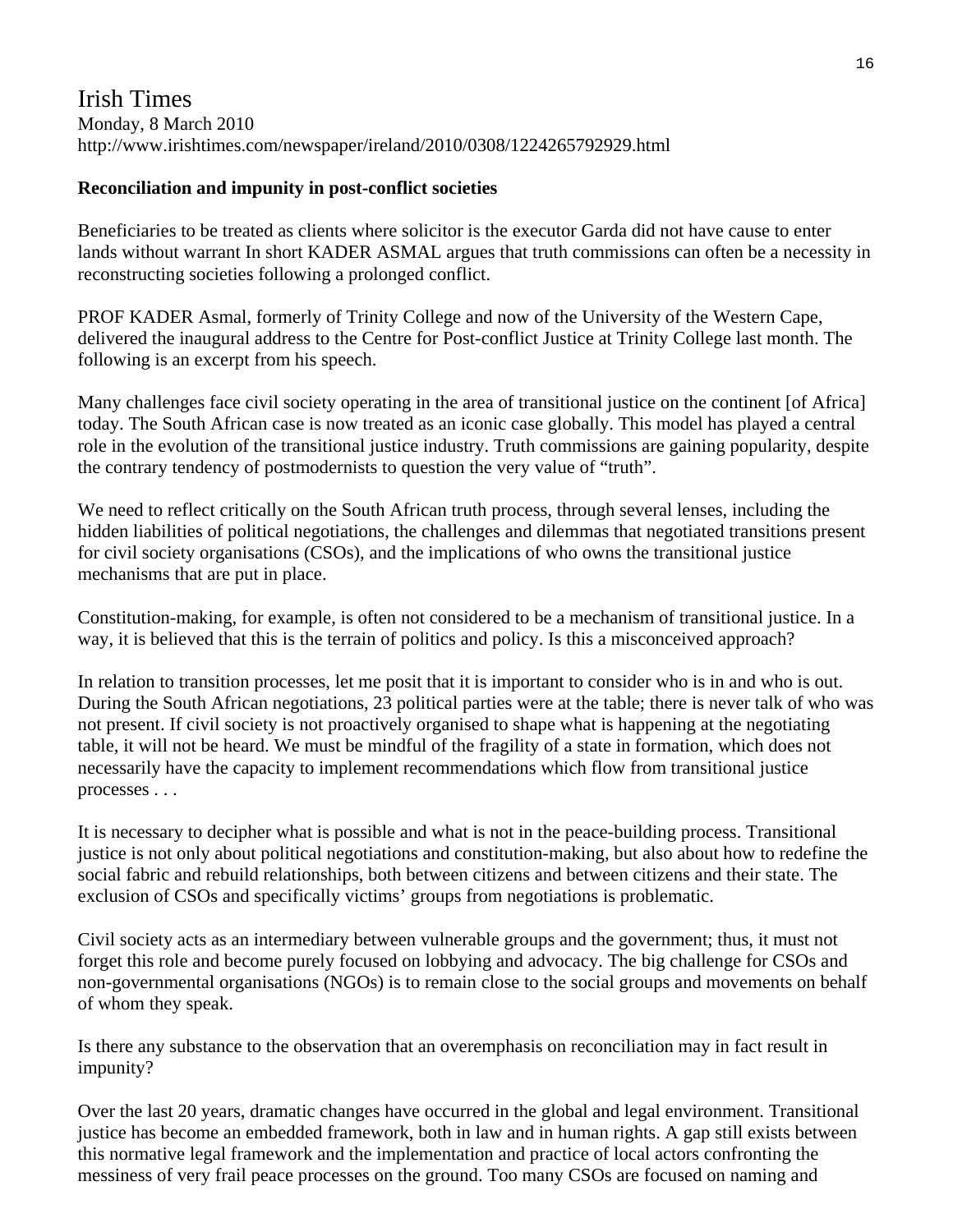shaming at the expense of grappling with the dilemmas of such contexts. This is also linked to the sometimes tense relationships between international and local organisations.

The challenge that we face today is in identifying the taxonomy of crimes and assigning priorities. The ICC talks of crimes against humanity, war crimes and genocide only, not about economic crimes or environmental injustices, or the continuation of non-political violence.

The transitional justice agenda should engage with the fault lines of conflict and its root causes. We need to be asking how a truth commission can be better equipped to deal with historical and structural injustices – or if not to deal with these questions, which may rather be a government function, at least to consider them and point a way forward. We also need to enquire . . . which traditions in the global human rights discourse can shape transitional justice tools in the task of expanding jurisdictional boundaries.

It is very easy for activists and institutions to focus on violations that are the symptoms of conflict or repression. It is key also to focus on the root causes. This is not always easy, and lines must be drawn, but do remember to understand the entire story – not just the most obvious, easiest parts of it.

There have been more than two dozen national truth commissions or fact-finding inquiries into past conflict established around the world, such as in Argentina, Chile, Guatemala, South Africa, Peru, Sierra Leone, Ghana, East Timor and, more recently, Indonesia and Liberia. So, what do they do?

Truth and reconciliation commissions typically focus on the larger patterns and trends, and not just specific instances of human rights violations. They are often victim-centred in that they provide a platform for victims to address the nation with their personal stories. Commissions organise events to promote reconciliation and tolerance between former enemies at the individual, community and national levels. A truth commission makes findings, and in some case it publicly names factions and individuals responsible. In so doing it advances the cause of accountability.

A truth commission report may include recommendations aimed at addressing the underlying causes of conflict, which may include institutional reform measures. Many truth commissions have recommended . . . a detailed reparations programme to redress the wrongs suffered by victims. Some commissions even recommend criminal prosecutions of specific role players in the conflict . . .

With the necessary caveats, it appears that in certain circumstances, they are a necessity. The "industry" tag would rather apply to some of the institutions which have been set up to investigate and/or promote truth commissions, without any real roots in the countries they are concerned with; or to self-interested NGOs who make hurried proposals, regardless of the context.

This, I know, does not apply to your centre here, which I am honoured to have addressed tonight.